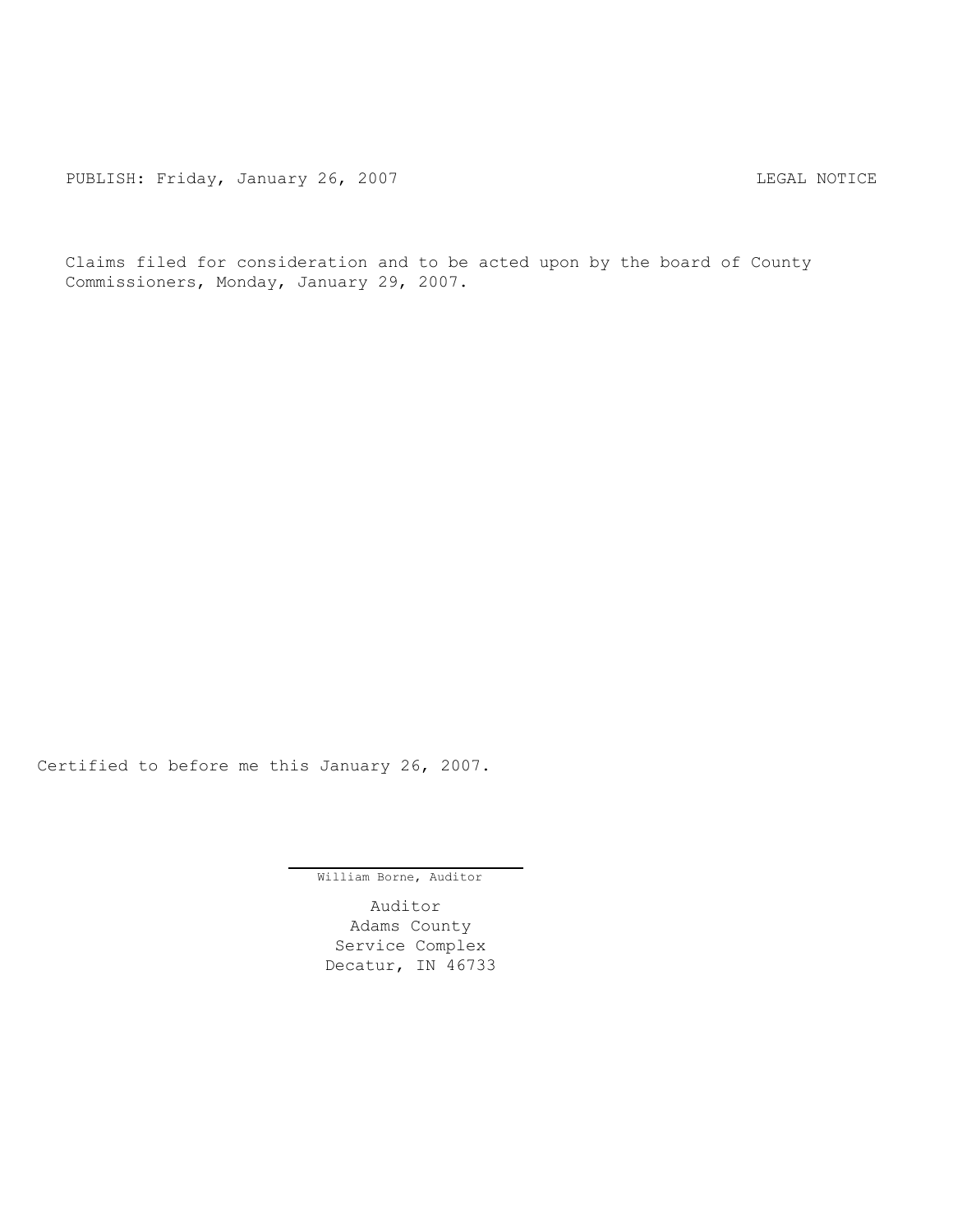

## **Claims Docket for Newspaper Adams County, Indiana**

## For Period: **12/7/2006** to **1/8/2007**

Date Claims to be Paid: **1/29/2007**

*313 W. Jefferson St. Decatur, IN 46733 (219) 724-2600*

| <b>Vendor</b>                   | <b>Amount</b> | <b>Vendor</b>                    | <b>Amount</b> |  |
|---------------------------------|---------------|----------------------------------|---------------|--|
| <b>Adams County Auto Supply</b> | 770.47        | Adams County Council On A        | 23,000.00     |  |
| <b>Adams Memorial Hospital</b>  | 1,759.14      | Adams County Solid Waste         | 26.69         |  |
| <b>Adams County Treasurer</b>   | 118,989.03    | <b>AIT Laboratories</b>          | 165.00        |  |
| Indiana Michigan Power          | 8,898.21      | Arnold Lumber Company            | 237.14        |  |
| Baker And Sons Plumbing &       | 355.04        | Baker And Schultz, Inc.          | 71,155.47     |  |
| Barker And Sons Wrecker S       | 165.00        | Berne Tri-Weekly News            | 58.94         |  |
| Brown, Blair A.                 | 25.00         | Hoosier Blue Flame               | 75.00         |  |
| Butler, Fairman, & Seufer       | 21,686.05     | Chet's Pest Control              | 120.00        |  |
| Cintas Location #338            | 68.74         | City Of Decatur                  | 1,392.12      |  |
| Decatur True Value              | 349.53        | Computer Systems, Inc.           | 1,713.66      |  |
| Courtesy Ford, Inc.             | 253.06        | Craigville Telephone Comp        | 119.60        |  |
| Sigworth, Darrell W.            | 41.60         | Decatur Chamber Of Commer        | 145.00        |  |
| Decatur Daily Democrat          | 626.50        | <b>Decatur Dental Service</b>    | 467.62        |  |
| Decatur Police Department       | 960.00        | <b>Emergency Radio Service</b>   | 641.00        |  |
| <b>Everett Drainage</b>         | 26,065.19     | Fail-Safe Alarm                  | 54.00         |  |
| Fort Wayne Newspapers, In       | 176.80        | Fort Wayne State Developm        | 180.53        |  |
| Gall's                          | 268.80        | Geneva Police Department         | 93.00         |  |
| Beers Septic and Sewer          | 85.00         | Gerber's Super Valu, Inc.        | 2,096.36      |  |
| Gordon Food Service             | 5,203.56      | Grimm's Auto                     | 72.16         |  |
| Verizon North                   | 198.72        | Haywood Printing Company         | 320.85        |  |
| Helena Chemical                 | 27.00         | Hilty Engine Service             | 29.90         |  |
| Indiana Assessor's Associ       | 197.30        | Indiana Stamp Company            | 93.73         |  |
| Indiana State Coroners As       | 300.00        | <b>Innovative Concepts</b>       | 876.99        |  |
| Heimann, James                  | 124.39        | Janitors Supply Company          | 211.75        |  |
| K-Mart                          | 428.79        | Kiess Electric                   | 35.00         |  |
| Landis & Sons Drainage          | 78.38         | Lehman Feed Mill                 | 220.00        |  |
| MacAllister Machinery Com       | 8.50          | Mark's Heating                   | 578.95        |  |
| McBride And Son Welding         | 48.00         | Meshberger Brothers Stone        | 27,551.10     |  |
| Monroe Water Department         | 131.94        | Moser Motor Sales, Inc.          | 1,090.15      |  |
| National Casualty Company       | 356.25        | <b>National District Attorne</b> | 90.00         |  |
| Nipsco                          | 6,568.28      | Park Center, Inc.                | 89.25         |  |
| Miller, Patrick                 | 2,346.05      | Paul W. Reidenbach Equipm        | 88.80         |  |
| Pitney-Bowes                    | 3,779.00      | Quik Stop                        | 94.95         |  |
| Quill Corporation               | 35.00         | Smith, Ralph, Jr.                | 149.60        |  |
| Roto-Rooter                     | 150.00        | Scott's                          | 270.30        |  |
| Selking International           | 1,710.82      | <b>Shifferly Dodge</b>           | 198.95        |  |
| Siemens Building Technolo       | 10,852.00     | Embarq Communications, Inc.      | 40.11         |  |
| Campbell, Stanley L.            | 2,593.50      | <b>Stone-Street Quarries</b>     | 124.99        |  |
| Stoppenhagen Eggs               | 30.00         | <b>Summit Radiology</b>          | 198.00        |  |
| Reynolds, Tamara J.             | 100.00        | Smith, Teryl R.                  | 35.00         |  |
| Print Shop                      | 2,705.13      | Barkey, Timothy L.               | 310.00        |  |
| Top Supply Company              | 181.03        | Townsend'sTire Service,          | 15.00         |  |
| <b>Tractor Supply Company</b>   | 97.65         | U.S. Postmaster                  | 546.00        |  |
| Sprint                          | 833.93        | Wayne - Vaughn                   | 355.55        |  |
| Welder Services, Inc.           | 292.84        | West Payment Center              | 823.75        |  |
| Witham Toxicology Laboratory    | 920.00        | Zwick And Jahn Funeral Ho        | 200.00        |  |
| D & D Auto Sales                | 802.66        | Christopher E. Harvey            | 387.09        |  |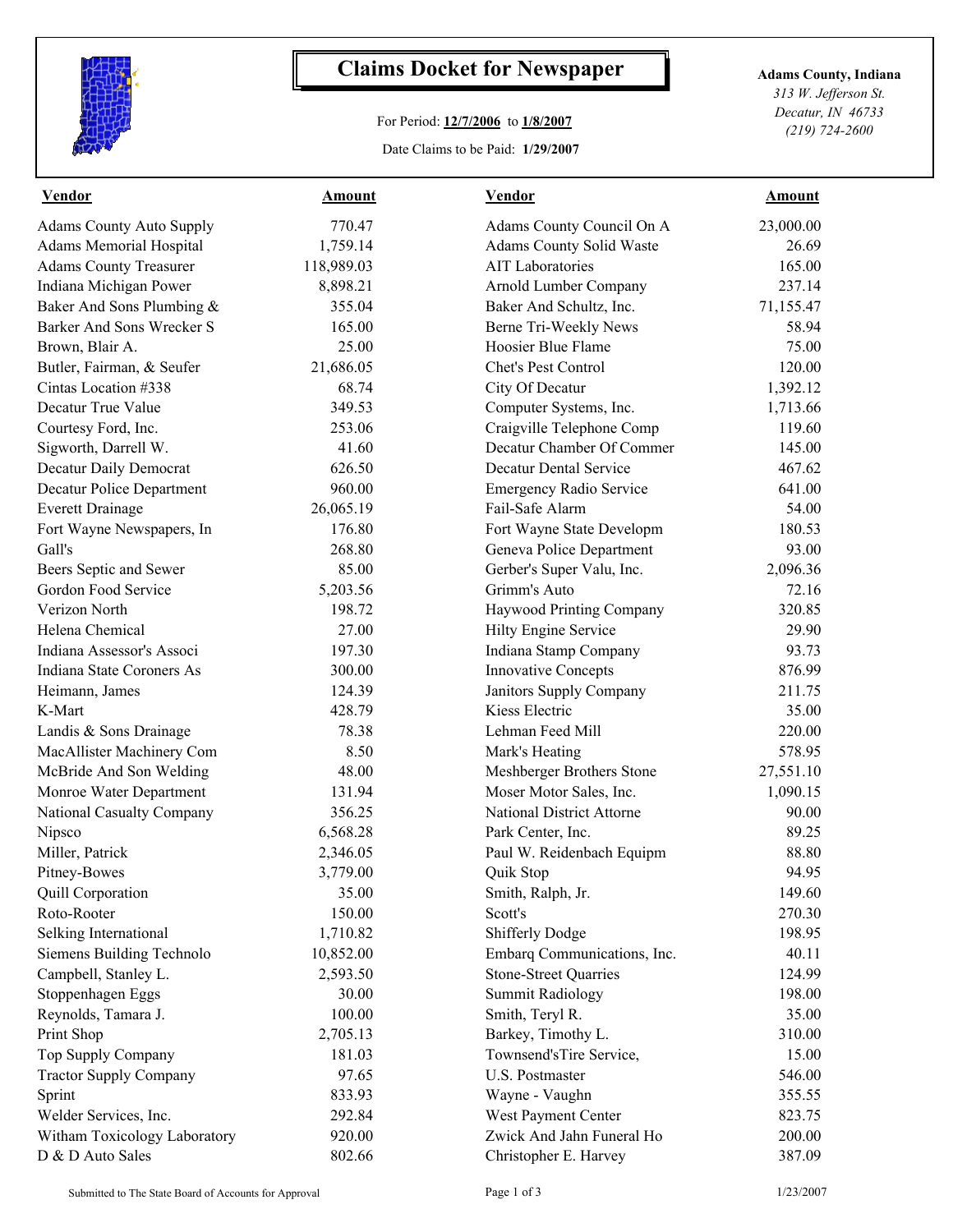| Rex King                                          | 10.00               | <b>Adams County Extension Education Fur</b>  | 187.23            |  |
|---------------------------------------------------|---------------------|----------------------------------------------|-------------------|--|
| Burry, Herman, Miller, Brown                      | 4,287.50            | <b>Swiss City Veterinary</b>                 | 545.00            |  |
| National Serv-All                                 | 161.92              | Embarq                                       | 8,147.66          |  |
| <b>Adams County Highway Department</b>            | 1,718.08            | Imi Irving Material, Inc.                    | 601.46            |  |
| Cannon IV, Inc.                                   | 191.83              | Patrick Norton                               | 1,716.56          |  |
| Correctional Management Co., Llc                  | 755.00              | D. L. H. Mechanical                          | 1,794.62          |  |
| Angie White                                       | 26.40               | Thyssenkrupp Elevators                       | 498.42            |  |
| Wells County Reporting Se                         | 328.25              | The Grainery Company                         | 20.38             |  |
| Jay County Remc                                   | 155.52              | Purdue University                            | 765.00            |  |
| Schirack, Ruth                                    | 17.39               | Partners In Care                             | 153.60            |  |
| Carla Faurote                                     | 14.99               | <b>Association Of Prosecutin</b>             | 1,591.50          |  |
| Waste Management                                  | 134.12              | Nowak Supply Company, Inc                    | 450.00            |  |
| <b>B</b> Secure Alarm Systems                     | 503.43              | Grey Goose Golf Club                         | 427.55            |  |
| <b>EGL-Leland Smith Insurance</b>                 | 300.00              | Esther J. Briede                             | 37.20             |  |
| Frederick A. Schurger                             | 96.00               | Universal Metalcraft, Inc                    | 641.62            |  |
| Tri County Excavating                             | 4,076.32            | Deb Hawkins                                  | 48.00             |  |
| <b>Energy Products</b>                            | 231.05              | Don Myers Plumbing                           | 619.13            |  |
| Advanced Lasers & Instrum                         | 136.00              | B & K Hydraulics                             | 110.00            |  |
| Judy Faurote                                      | 17.60               | Nationwide Insurance                         | 525.00            |  |
| Adams County Soil & Water                         | 13,000.00           | Indiana Council Of Juveni                    | 150.00            |  |
| Nan Nidlinger                                     | 984.23              | Indiana Judges Associatio                    | 400.00            |  |
| Office Depot                                      | 385.32              | City Of Decatur Park Depa                    | 3,276.67          |  |
| Indiana Recorders Associa                         | 311.00              | Berne Chamber Of Commerce                    | 60.00             |  |
| Adams County Historical M                         | 4,000.00            | Theresa Brazill                              | 100.00            |  |
| Dr. Michael Ainsworth                             | 157.50              | Carol Selking                                | 30.40             |  |
| Ace Radiator, Inc.                                | 15.00               | Zurcher Tire, Inc.                           | 84.63             |  |
|                                                   | 38.42               |                                              | 206.21            |  |
| Hull Brothers, Inc.<br>International Assoc. Asse  | 175.00              | Tom Magnan/Special Needs<br>Kristina Buckner | 28.80             |  |
|                                                   |                     |                                              |                   |  |
| Lexis-Nexis                                       | 400.00              | Benicomp, Inc                                | 131,925.35        |  |
| Onlyinternet.Net Broadband & Wireless<br>Wal-Mart | 10,800.00<br>348.90 | Harvest Land Co-op                           | 18,178.12<br>9.66 |  |
|                                                   |                     | Adams County Truck Repair                    |                   |  |
| Advanced Imaging Solutions, Inc.                  | 4,629.11            | Treasurer, State of Indiana                  | 462.60<br>12.00   |  |
| Mary A. Kitson                                    | 260.40              | Larry Hill Sharpening Service                |                   |  |
| Waymire A. P. S., Inc.                            | 105.00              | <b>Allen County Treasurer</b>                | 1,171.41          |  |
| Robert W. Gutekunst, MD                           | 750.00              | Skillpath Seminars                           | 199.00            |  |
| Harvest Land Co-op                                | 547.18              | Indiana Extension Educators Association      | 15.00             |  |
| VoMac Trucks Sales & Service                      | 197.59              | Michael G. Werling                           | 450.00            |  |
| <b>Arch Wireless</b>                              | 32.25               | John Pinnow                                  | 2,141.70          |  |
| Connie Ellenberger                                | 27.20               | <b>Correctional Program Services</b>         | 1,965.40          |  |
| Kelly Werich                                      | 24.99               | Troyer's                                     | 1,998.68          |  |
| Andrew J. Carnall                                 | 274.80              | T. F. Braun Company                          | 160.65            |  |
| <b>Purdue University</b>                          | 90.00               | N.A.D.A. Appraisal Guides                    | 50.00             |  |
| Powerphone, Inc.                                  | 545.00              | S & S Worldwide                              | 109.82            |  |
| Michele Morehous                                  | 126.56              | <b>Nextel Communications</b>                 | 122.75            |  |
| Delbert Scheiman                                  | 53.00               | John Stahley                                 | 240.00            |  |
| Tracy Heltz Noetzel                               | 685.21              | Robbins Reporting                            | 129.75            |  |
| Grainger                                          | 70.12               | Bi-County Services, Inc                      | 3,276.00          |  |
| Kids Law                                          | 371.50              | Schenkel's Dairy                             | 283.23            |  |
| Hansen Fitness                                    | 406.50              | Deb Stevens                                  | 22.40             |  |
| Alpine Falls, Inc.                                | 68.39               | Mark Mitchel                                 | 25.02             |  |
| Patricia Caress McMath                            | 1,697.08            | Audra Snyder                                 | 294.33            |  |
| Jeter Systems Corporation                         | 380.77              | Extinguisher Co. No. 1                       | 85.00             |  |
| Verizon Wireless                                  | 987.16              | Strahm Division of SGI                       | 4,349.00          |  |
| <b>Stationair's Express</b>                       | 85.46               | <b>ATCO</b> International                    | 99.95             |  |
| Restaurant & Hospitality Association              | 105.00              | Department of Homeland Security              | 120.00            |  |
| Moore Medical Corporation                         | 99.66               | Rex M. Moore                                 | 103.20            |  |